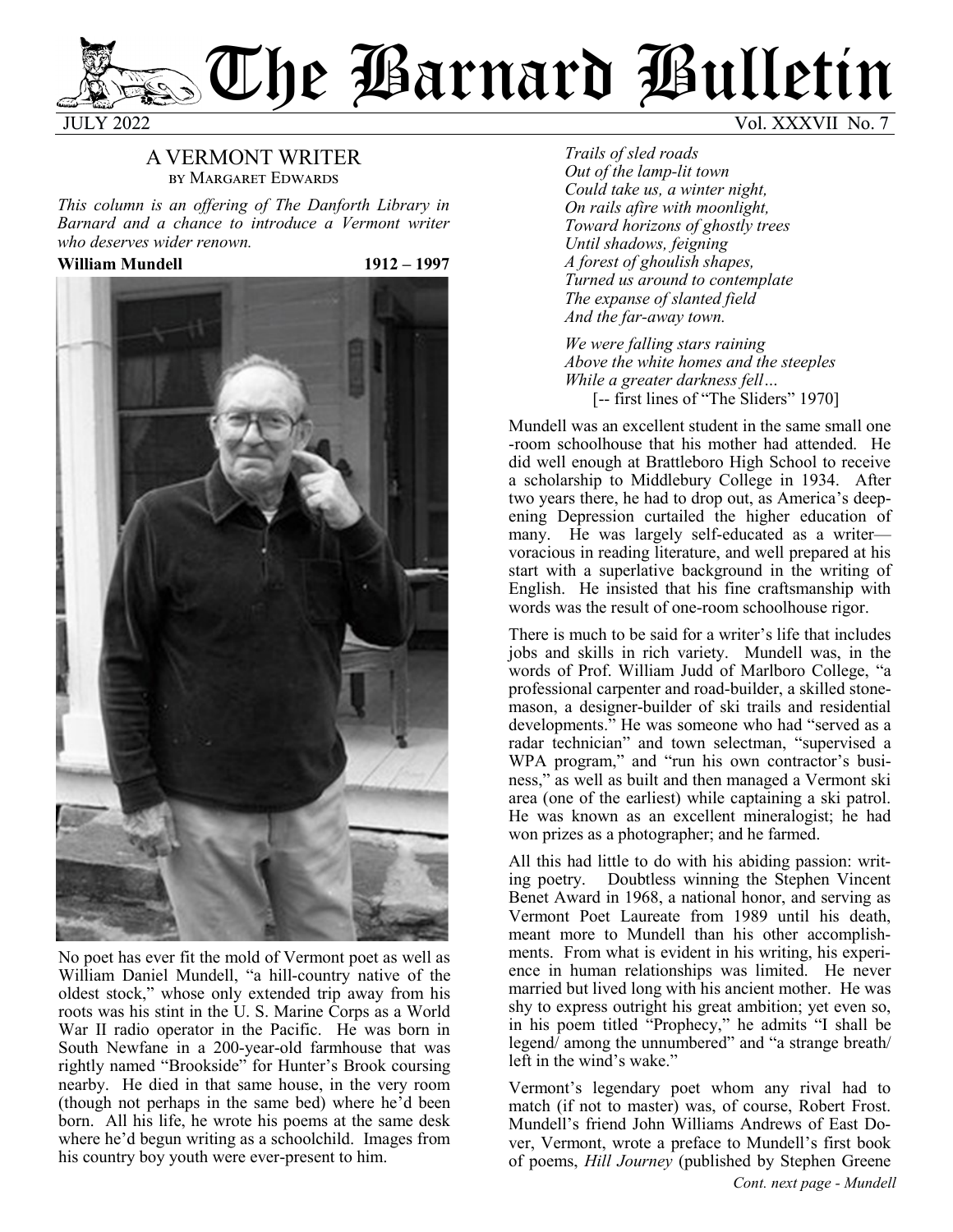#### THE BARNARD BULLETIN JULY 2022

*Mundell - Cont. from previous page* Press of Brattleboro, Vermont, in 1970). In it, Andrews addressed such a rivalry head on: "Inevitably, when one thinks of poetry and non-urban New England, one thinks of Robert Frost. Frost wrote magnificently of these hills and valleys; so does Mundell…with this difference. Frost was a transplant—from California. He adopted this countryside and wrote, looking. William Mundell *is* New England. He *is* Vermont. He and his poems are as native as the soils they spring from."

This misbegotten reasoning is sweetly naïve, but certainly understandable. One feels that by all logic a born-and -raised-Vermonter like Mundell should have, as a poet, the firmer grasp of the subject, the keener insight into its meaning, the more well-tuned ear, the larger and more subtle vocabulary, and a greater authenticity than any "flatlander" could acquire. But the literary expertise that leads to greatness is—as the Greeks well understood—a gift from fickle gods. There is no such thing as *deserving* to be the best Vermont poet, as if it were a birthright.

Robert Frost was a formidable lyricist, a brilliant rhymester, a keen observer, and a fierce outsider bent on proving himself among American poets the very best, word for word. Even his least poems have a bright lightness with a dark edge. He would never have allowed himself such a sentimental lapse as Mundell's "Weather Change," here quoted complete:

> *Sapphire stars of treasure-laden night, I drop you coin by coin, spendthrift, on daylight's street.*

*Now before the great grey bank of evening I stand in poverty. O passers-by, lend me the currency of smiles.*

It would be unfair to judge the work of William Mundell by such an inferior, throw-away example. He truly was a fine recorder of the voices, images, sounds, moods and values of rural New England. He would tell people that his subject was "vanishing Vermont," and indeed a current of stoic nostalgia gives most of his writing much of its force. Here is a sampler of some of the poems by which he deserves to be remembered:

## *HORSE STORY*

*One day when Pa and I was hauling wood we came across Sam Jones and his big team stuck almost to the hub with near a load on. Sam sure was stuck but gosh it didn't seem he'd be so willing to give up and ask for help. Pa didn't hesitate; he saw the chance to make a pleasant story he could tell. "Gosh, Sam," he said, "you've seen my horses prance, .you've seen 'em draw and know the loads we haul. I dare you let me hitch my team on there*

*and show you what a mated pair can do." Pa knowing Sam wa'n't one to take a dare. A bit excited like, Pa hitched them on. You should have seen the spirit that they showed, the way they danced and looked behind 'em like. You'd know they sensed it wa'n't the usual load. Pa knew every trick that starts a team: the Gee and Haw—the Woops, come here!—Let's go! the sidewise draw and then the steady pull, the seesaw back and then the sudden Whoa! I saw Pa tighten on the reins a bit. The way he looked I knew that he was ready. "Come here!" he called. And how those horses pulled. You never saw two horses pull so steady. You know—arched necks, low stance, their feet out* 

*wide, weight throwed ahead, and even on the draw. You'd know to see the way their heads were held* 

*they'd pull more'n any team you ever saw. They came up easy till the tugs were tight. Well, you should've been there. Then I guess you wouldn't*

*been s'prised to hear how far they pulled that load: they just couldn't budge it and I knew they couldn't.*

## *SPRING SONG*

*Knee deep, knee deep! Knee deep, knee deep! The cow is out. The peepers peep.*

*Knee deep, knee deep! The swamp is wide. The pasture's on the other side.*

*Knee deep, knee deep! But some deceive. A boy could wade, but don't believe.*

*She's over there; The cow is found. Knee deep, knee deep! Better go round.*

*Better go round! Better go round! Better go round! Echoes the sound.*

*She's over there. The voices now: Dan Dow, Dan Dow Here is your cow.*

*Dan Dow, your cow. She's there—one leap. Better go round. Knee deep, knee deep!*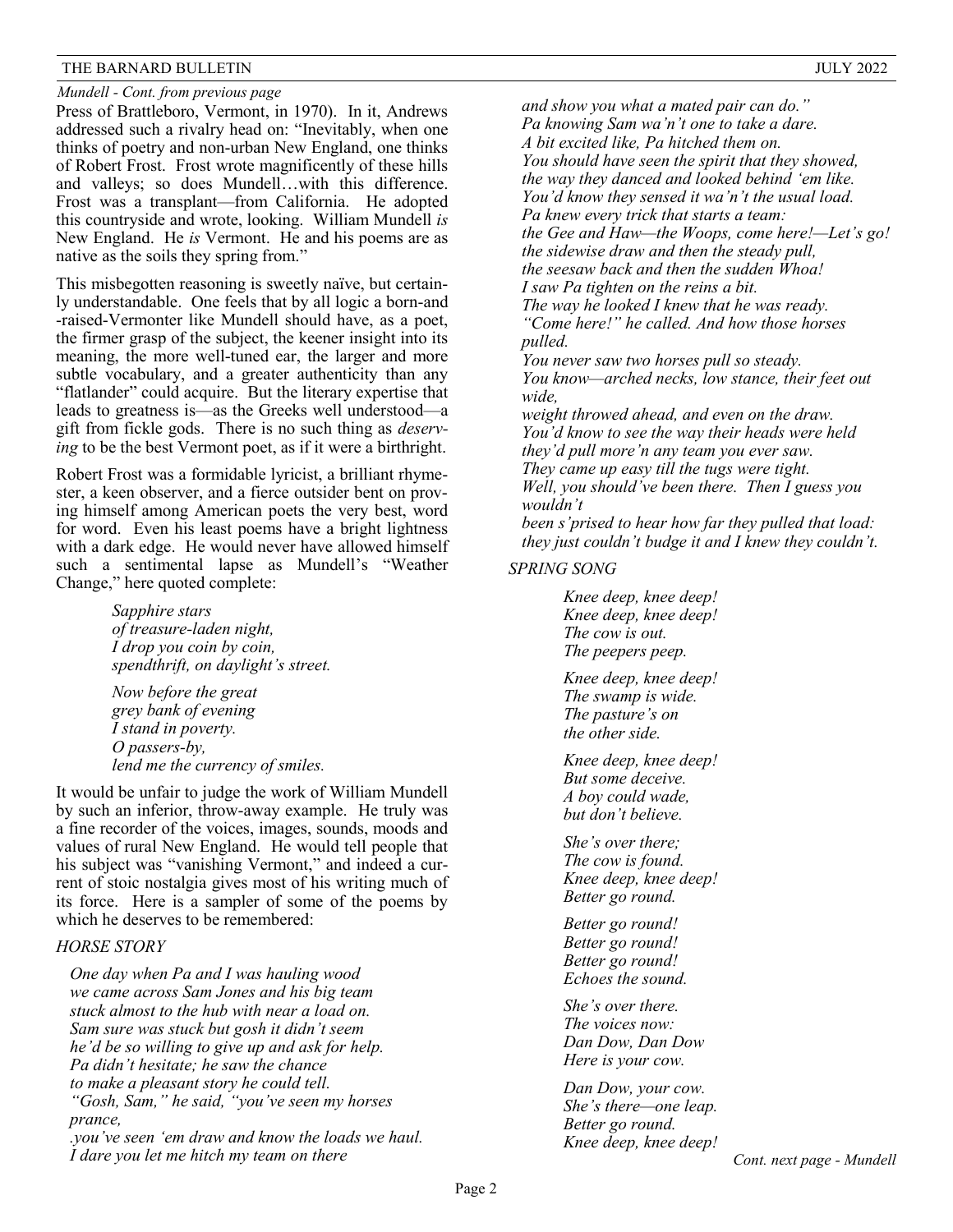## THE BARNARD BULLETIN JULY 2022

*Mundell - Cont. from previous page*

#### *GIB'S BARN*

*Time wrought the silver finish of Gib's barn. The weather working always at the wood's deep grain: the kiln-sun drawing the last resin of the boards, the dry fibers drinking only the varnish of rain.*

*Some loved it for its age and lonely place, a farm left backward by the main highways. Birds loved it for its eaves and pigeons' cote and for its empty scaffold on foul days.*

*Its wood was fit for violins and sounding pins. It was itself a silent instrument at last. The huge beams, taut, between the floor and roof trembled inaudibly to echoes of its past.*

*Lying now a puzzle of bent beams, at times some loose board creaks as though its stable door* 

*was opened, and one hears pitchforks rasp the wood and horses stomping on the thick-planked floor.*

#### *SALT-LICK PASTURES*

*My graceful deer leap from the thicket of combers electric with old fear of open space. They run on the sea-sloped meadow. The dry sand barks at their heels.*

*They cannot feed in salt-lick pastures; they must find hemlock cover, the high stand of oak. I hear them again, rested, working the forest for acorns. Leaves pile about them like broken waves.*

*Their low rustling is the returning of the sea.*

## *HILL JOURNEY*

*The field-bound cattle, in the mirrors of their eyes, Bear me up to the hunted hills and would Follow me over the wall and the topmost rail To hear the hillside wind go over the shed of pines And walk in the acorn-fall on the runs of the deer.*

*I am lost above orchard and field, and leaves like apples*

*Shaken by the wand of my hand fall to a carpet of light.*

*I make songs out of the notes of ripe berries; I sit at the hallowed tables of unharvested stumps And drink from the earthen cup of the blue-sky spring.*

*I walk the round roads of fallen trees through valleys of fern*

*And rest on islands of ledges above the waves of moss. I read the revelations of the day On parchments of the silver birches And time sits with me in the hammocks of stone.*

*I shall go down again to the valley of concern.*

*I shall return to the rage of change. But it is today that is forever and forever, And I can hold the sun and the moment still In the wink of my eyes.*



This photograph taken by William Mundell adorned the back cover of his first book of poems, published in 1970.

The Danforth Library of Barnard, Vermont, owns the two books of poetry by William Mundell from which the poems for this profile were drawn: *Hill Journey: Poems of Farm and Forest,* illustrated with his own photographs (The Stephen Greene Press, Brattleboro, Vermont, 1970); and *Plowman's Earth* (The Stephen Green Press, 1973). These two of the six books of poems Mundell wrote and published in his lifetime are shelved in the Poetry section and can circulate.

## MOON LIGHTING FARM CSA SHARES

Moonlighting Farm is offering market shares this year! These shares will work like credit for all vegetables at the Barnard townhall market stand or any other farmers markets the farm participate in.

You can purchase a share in any amount that works for you and you will get 10% additional credit (a \$200 share will purchase \$220 of produce). You can also arrange a pickup during the week if you can't make it to the market. Contact [moonlightingfarm@gmail.com](mailto:moonlightingfarm@gmail.com)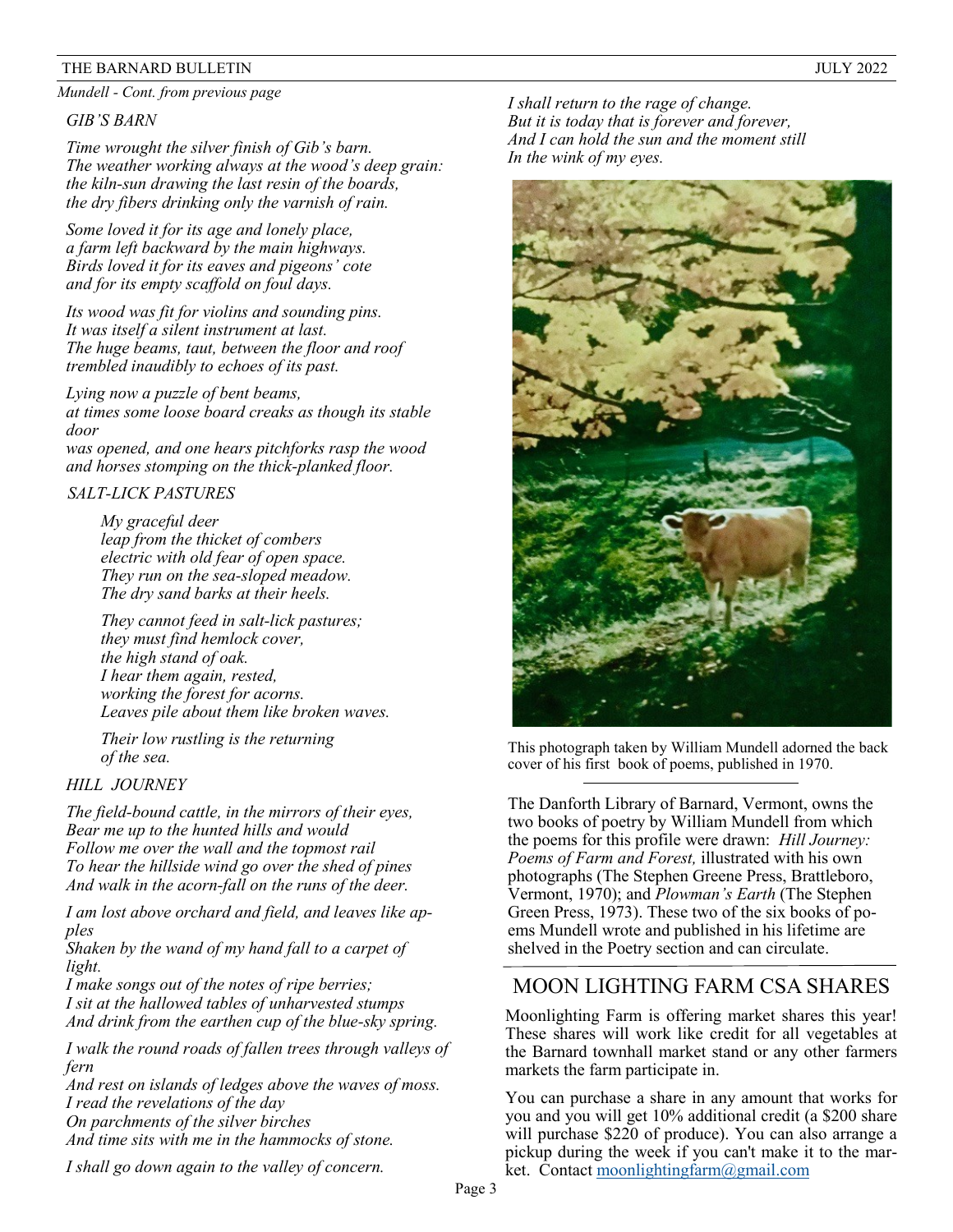# DANFORTH LIBRARY NEWS *Open Hours: Weds 3-5 p.m. and Saturdays 10 - Noon*

**BOOKSTOCK is BACK: Woodstock, June 24 – 26. Info:** Bookstock VT – [Be part of the story](https://bookstockvt.org/)

## **June Book Display**

**June is the perfect time to celebrate** *National Great Outdoors Month.* There is still time to check out our June book display for ideas. Danforth also has a State Park Pass for free admission to any Vermont State Park's Day-Use area, and a separate pass for free admission to select Vermont Historic Sites.



## **Display Titles**

Explore the diversity of Vermont's ecosystems with *Wetland, Woodland, Wildland: A Guide to the Natural Communities of Vermont*. Expanded 2nd Edition. 2019. Eliz Thompson, Eric Sorenson, and Robert Zaino.

Search hiking options with the *Green Mountain Club's Day Hiker's Guide to Vermont: Trips Beyond the Long Trail.* Vermont Hiking Trails Series Volume 2.

*Vermont Almanac: Stories From & For the Land.* Volume I. (2021) (Volume 2 coming soon).

*Fishes of Vermont*, by Richard Langdon. A field guide to the fish species of Vermont, complete with distribution maps, life histories and photos.

Take an arm chair hike with Vermont author Celia Ryker, by reading *Walking Home: Trail Stories.*

Tape into your inner sleuth with *Tracking and the Art of Seeing: How to Read Animal Tracks and Signs*, by Paul Rezendes.

For the kids: *The Weather Story with Frances Fox*, by Cyrena-Marie Arnold. *Camp Out! The Ultimate Children's Guide*, by Lynn

Brunelle. Includes 174 activities, games, skills, projects, songs, and more.

**For more ideas**, this website is full of inspiration for wherever you might be traveling: What to See & Do in [Vermont | Must See Attractions for 2022](https://www.onlyinyourstate.com/states/vermont/) 

[\(onlyinyourstate.com\)](https://www.onlyinyourstate.com/states/vermont/)

*The Charles B. Danforth Library Phone: 802-234-9408. Email: [charlesdanforthlibrary@gmail.com](mailto:charlesdanforthlibrary@gmail.com)*

## ARTISTREE - MUSIC ON THE HILL

Music on the Hill is back at Artistree again this summer!

Starting June 22 and running through early September - Join us on the hillside each Wednesday starting at 6pm! Bring a chair or blanket, a picnic dinner, and an appetite for great music! (maybe some bug spray too...)

See the full line up for Summer Concerts here: [https://](https://artistreecommunityartscenter.thundertix.com/events?genre=summerhillside) [artistreecommunityartscenter.thundertix.com//events?](https://artistreecommunityartscenter.thundertix.com/events?genre=summerhillside) [genre=summerhillside](https://artistreecommunityartscenter.thundertix.com/events?genre=summerhillside)

Artistree Community Arts Center & Gallery 2095 Pomfret Road/PO Box 158 South Pomfret, VT 05067 802.457.3500 ext. 111

Support Artistree! [https://artistreecommunityartscenter](https://artistreecommunityartscenter-bloom.kindful.com/)-bloom.kindful.com/ [www.artistreevt.org](http://www.artistreevt.org)

## BARNARD FIRE AND RESCUE FLEA MARKET & CHICKEN BARBECUE JULY 2, 2022

Happy early summer from Barnard Fire and Rescue! This summer's flea market and chicken barbecue will be held at the Barnard Town Hall on Saturday, July 2nd.

Donations for the flea market can be dropped off behind the town hall beginning on Tuesday afternoon, June 21st. Please do not drop donations any earlier than June 21st. The firemen will begin collecting donations (in Barnard only) on that evening up until Friday, July 1st. Call Fire Chief Scott Mills at 234-9073, or any Barnard fireman, to arrange pick-up of your donations.

Donations may include furniture, appliances, in good working order, and other household items will be gratefully accepted No clothing, bedding, linens or electronics please.

The flea market will begin at 10:00 am followed by the barbecue where fire department tee shirts and raffle prizes will be available.

Thank you for your continued support of your fire department!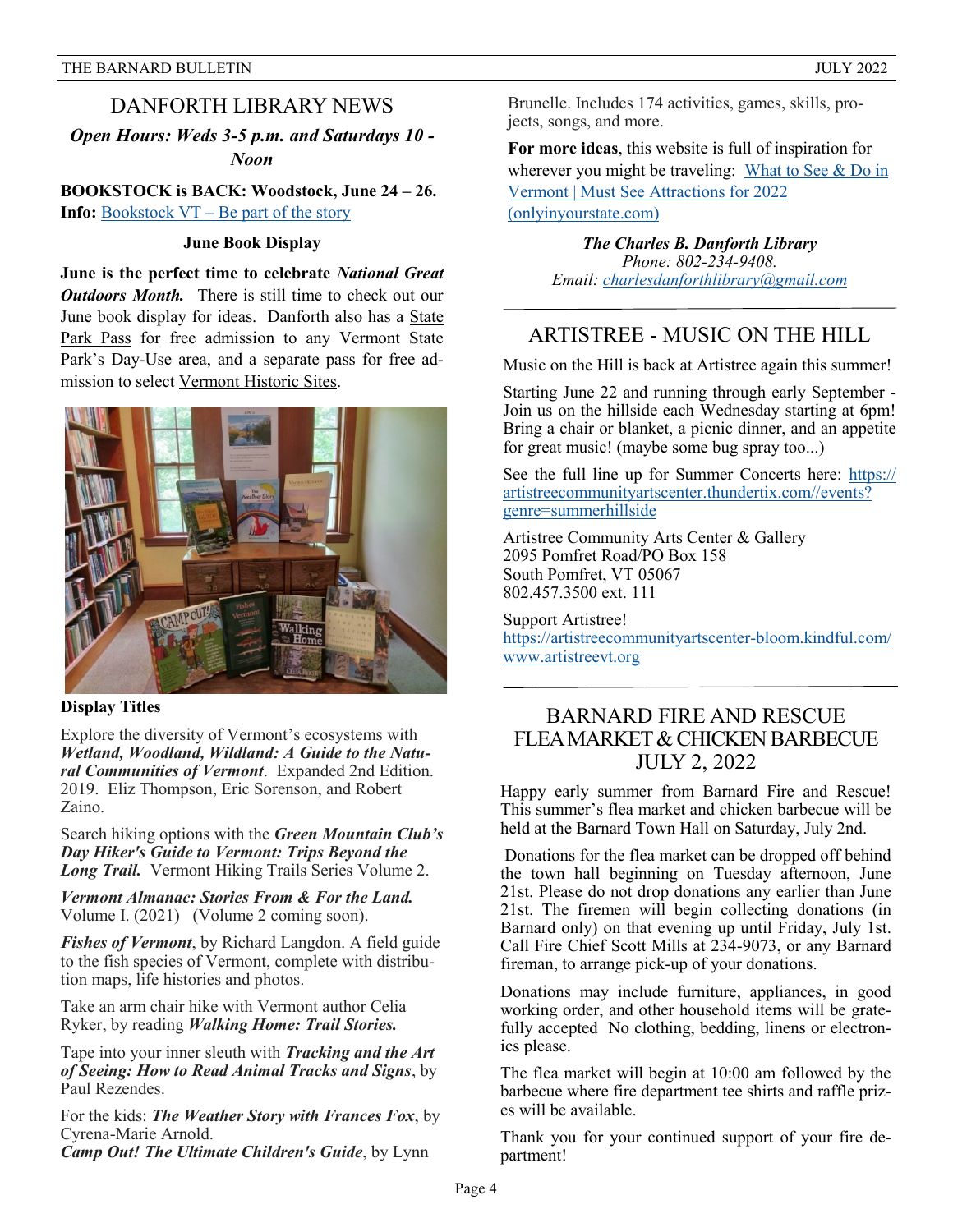## NEWS FROM BARNARTS Five Women Wearing The Same Dress

Written by Alan Ball and directed by Jill Clough

Performances will be outdoors at Feast & Field in Barnard, June 24 - July 3.

BarnArts Thursday Night Music Series 2022

Opens Thursday, May 26th, in partnership with our friends at Feast & Field!

June 23: Low Lily, folk

June 30: Mal Maiz, cumbia

July 7: Bow Thayer and Krishna Guthrie, folk/rock/blues

July 14: E.T.E, Quebecois

July 21: Ben Krakauer, bluegrass/jazz/new acoustic

July 28: Dobet Gnahoré, Côte D'Ivoire, Dance

August 4: Strangled Darlings, indie-folk

August 11: Zili Misik, New World Soul

August 18: Myra Flynn, indie-soul

August 25: Mister Chris & Friends, kids music & music for all ages

September 1: TBA

September 8: Wright, Burds and Park

September 15: Puuluup, Estonian Zombie-folk

September 22: The Beecharmers, folk/Americana

September 29: DJ Dance Party

Full Feast & Field event info coming soon!

Summer Youth Theater **SEUSSICAL** 

Performances: Barnard Town Hall August 5, 6, & 7

For more info go to: <http://www.barnarts.org/mainstage/seussical/>

PO Box 41 Barnard, VT 05031

[info@barnarts.org](mailto:info@barnarts.org) [www.barnarts.org](http://www.barnarts.org) 802-234-1645 (voice mail)

## VOLUNTEERS NEEDED FOR THE BARNARD STREET DANCE

We are planning a Street Dance for Saturday, Aug 27th at the Barnard Town Hall. We need a planning committee! And volunteers.

Be part of bringing back this great, community-building tradition in Barnard. Join the committee or just volunteer at the event.

Being on a local organizing committee is a great way to get to know your neighbors and become more involved in the community. We need a team to make the event run smoothly, involve lots of town groups and make for a fun day for everyone!

Please contact: Linda Treash ltreash@hotmail.com. 802-558-5354

## IT IS TIME FOR THE ZACK'S PLACE HELICOPTER GOLF BALL DROP!

Only 500 chances to win 1st place prize money of \$5000, 2nd Place \$2000, 3rd Place \$500 and 10-4th place winners of \$100

Zack's Place is once again selling golf balls for the Helicopter Golf Ball Drop on September 8th 2022! Golf Balls are \$50.00 each and we have a limit of 500. For the past 3 years we have sold out of balls, so don't delay go online and order now : [Purchase your golf ball here.](https://zacksplacevt.org/events/helicopter-golf-ball-drop/)

How the Helicopter Golf Ball drop works, is on September 8th between 5:30P and 6P, a Helicopter is going to hover over the Woodstock Country Club and drop 500 balls. The ball that is closest to the hole wins \$5000, 2nd place is \$2000 and third place \$500.00 and 4th place has 10 winners at \$100 each. You can buy the balls online.

If this event is successful it will raise \$17,000 of much needed funds for Zack's Place. Zack's Place and we hope you will join in supporting Zack's Place by purchasing a Golf Ball.....And you could possibly win!!!

To buy a golf ball go to: [http://www.zacksplacevt.org/](http://www.zacksplacevt.org/golf-ball-drop.php) golf-ball-[drop.php](http://www.zacksplacevt.org/golf-ball-drop.php)

[Visit Zack's Place](https://zacksplacevt.org/) or to register a team or sponsor. go to: [http://www.zacksplacevt.org/golf\\_tournament.php](http://www.zacksplacevt.org/golf_tournament.php)

## TRANSFER STATION SUMMER HOURS

Beginning May 25, in addition to the normal Saturday hours, the Transfer Station will be open Wednesdays, 4:00 PM - 7:00 PM through September.

## LOCAL CRYPTOGRAM

A cryptogram is a code in which one letter is substituted for another. For example, the word "Church" could be written BWMSBW. The letter B would be the letter C and would be so throughout the entire message. In this message  $B = O$ . The solution is found by trial and error. The CRYPTOGRAM answer is on the last page.

"HDOLV M PKMWOPOILMNORP,

O'F M KMHOW REOYDK AIK

Q B K O R P F M R. O L C E N X, O'F

M N K D M W X U I K K O D W P B M P

P B D K D M K D I L N X I L D

B E L W K D W A I K P X R O S

R B I J J O L V W M X R N D A P."

- C I B L U M P D K R